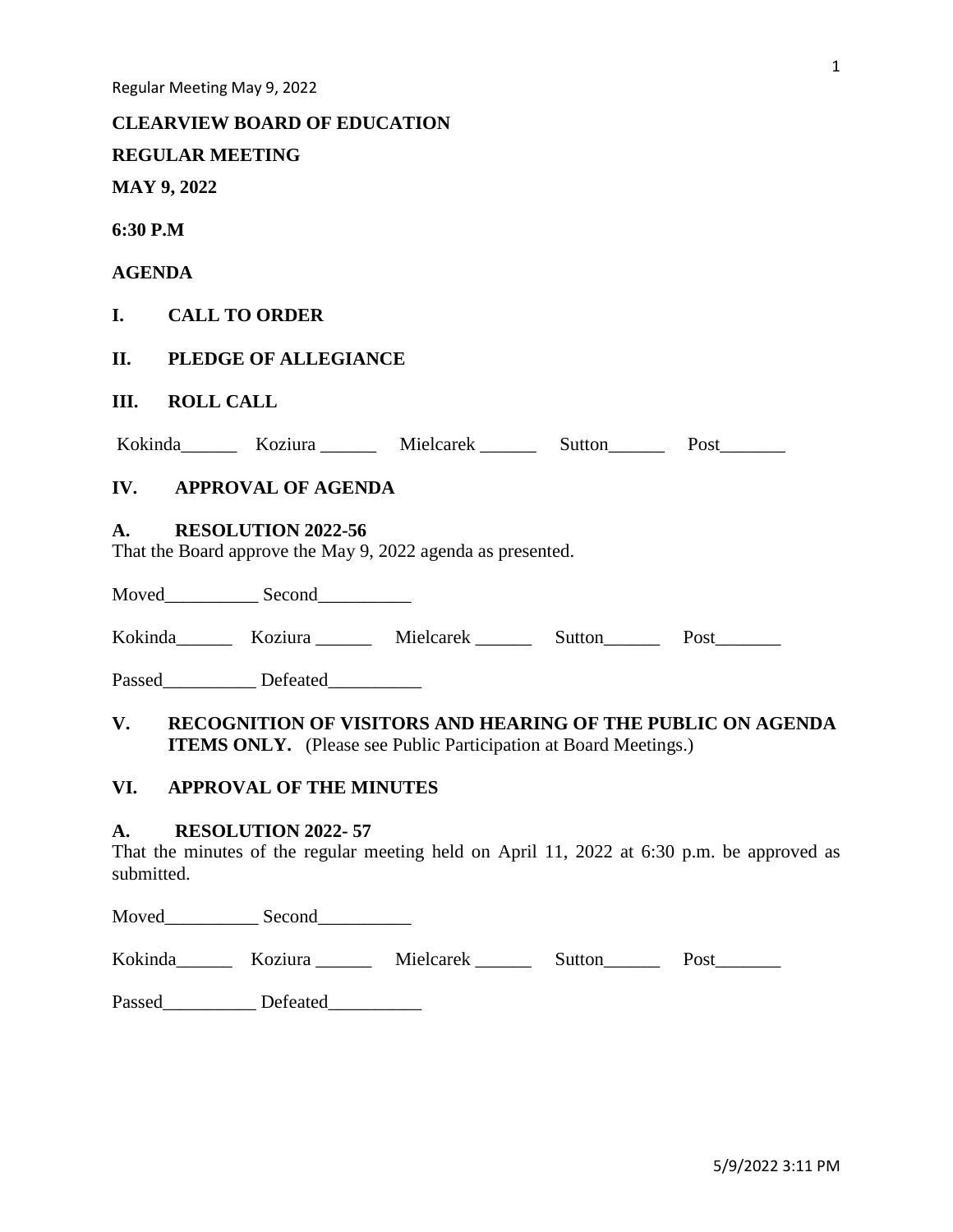#### **VII. TREASURER AND BUSINESS REPORTS**

## **A. RESOLUTION 2022-58**

That the Board approve the following as recommended by the Treasurer:

- **1.** Accept the financial reports, bank reconciliation and check register for the month of April 2022 **EXHIBIT**
- 2. Approve Change Order 007 for Seitz Builders, Inc. contract as reviewed and modified to include language recommended by the architect and/or legal counsel; to include PCOS#10 Metal Cost Increases= \$14,500.00, PCOS #18= Masonry Changes= \$3,118.20 and PCOS #20 Prevailing Wage Wages= \$51,127.76.

## **EXHIBIT**

- 3. Approve Change Order 008 for Seitz Builders, Inc. contract as reviewed and modified to include language recommended by the architect and/or legal counsel; to include Proposal #19 Storm Line Undercutting on T&M = \$29,522.48, Proposal #21 Track & Fields revision to satisfy Lorain County Soil & Water Engineer = \$10,500.59. **EXHIBIT**
- 4. Accept the Spring submission of the Clearview Local Schools Five-Year Forecast.

#### **EXHIBIT**

5. Approve the FinalForms Terms of Service Agreement for the period July 1, 2022 through June 30, 2023 at a cost of \$5,880.62

#### **EXHIBIT**

Moved Seconded

Kokinda Koziura Mielcarek Sutton Post

Passed\_\_\_\_\_\_\_\_\_\_\_\_\_ Defeated\_\_\_\_\_\_\_\_\_\_\_

# **VIII. COMMUNICATIONS**

# **IX. BOARD MEMBER REPORTS**

- a. President's Club Post, Kokinda
- b. Delegate to OSBA Kokinda, Post
- c. J.V.S. Board Member Mielcarek
- d. Educational Foundation Post
- e. Curriculum Kokinda, Koziura
- **X. OLD BUSINESS**

2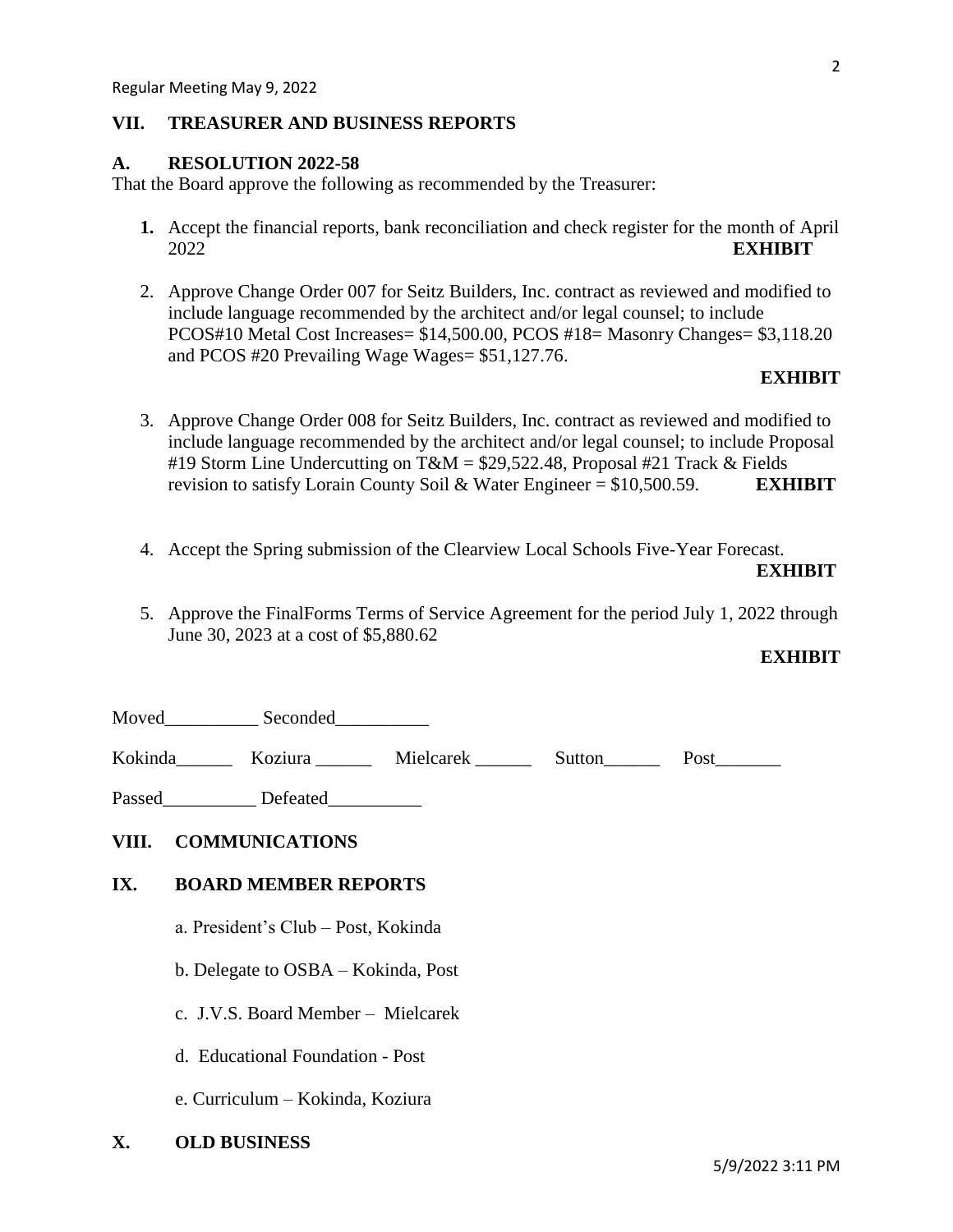#### **A. RESOLITION 2022-59**

That the Board approve the following actions in regards to employee salary at the recommendation of the Superintendent

1. That the board amend RESOLUTION 2022-49 to reflect the following changes:

- a. That the rate of pay for **DENNIS PIHLBLAD** and **WILSON MELENDEZ**, Seasonal Maintenance Workers 4/11/2022-11/5/22, move from \$10 per hour to \$12 per hour
- 2. **NATALIE HANNA**, Guidance Counselor, Durling Middle School, 1 Year Contract, to Step "5" for the 2022-2023 school year

| Moved   | Seconded |           |        |      |
|---------|----------|-----------|--------|------|
| Kokinda | Koziura  | Mielcarek | Sutton | Post |

Passed\_\_\_\_\_\_\_\_\_\_\_ Defeated\_\_\_\_\_\_\_\_\_

# **XI. NEW BUSINESS**

## **A. RESOLUTION 2022-60**

That the Board approve the following personnel actions for the 2021-2022 school year, as stated, in accordance with board policy and/or the negotiated agreements to which the actions apply, as recommended by the Superintendent

#### **CERTIFIED**

Resignation **JACOB WATKIN, 2<sup>nd</sup> Grade, Vincent Elementary, effective June 1, 2022** 

#### **CLASSIFIED**

**LESLIE BORG,** Cook's Helper, One Year Contract, Step "0", 2 hours per day, 185- day calendar, effective 8/24/2022

**ANNETTE SEXSTELLA**, Assistant Cook, One Year Contract, Step"0", 6.5 hours per day, 190-day calendar, effective 8/18/2022

JANET S. PIHLBLAD, Payroll Manager, One-Year Contract, Step "7", 8 hours per day, 260day calendar, effective 7/1/2022. Training will be on as needed basis at her hourly rate effective 5/9/2022

Retirement **FELIX ROMAN, Bus Driver, effective 6/1/2022** 

Moved Seconded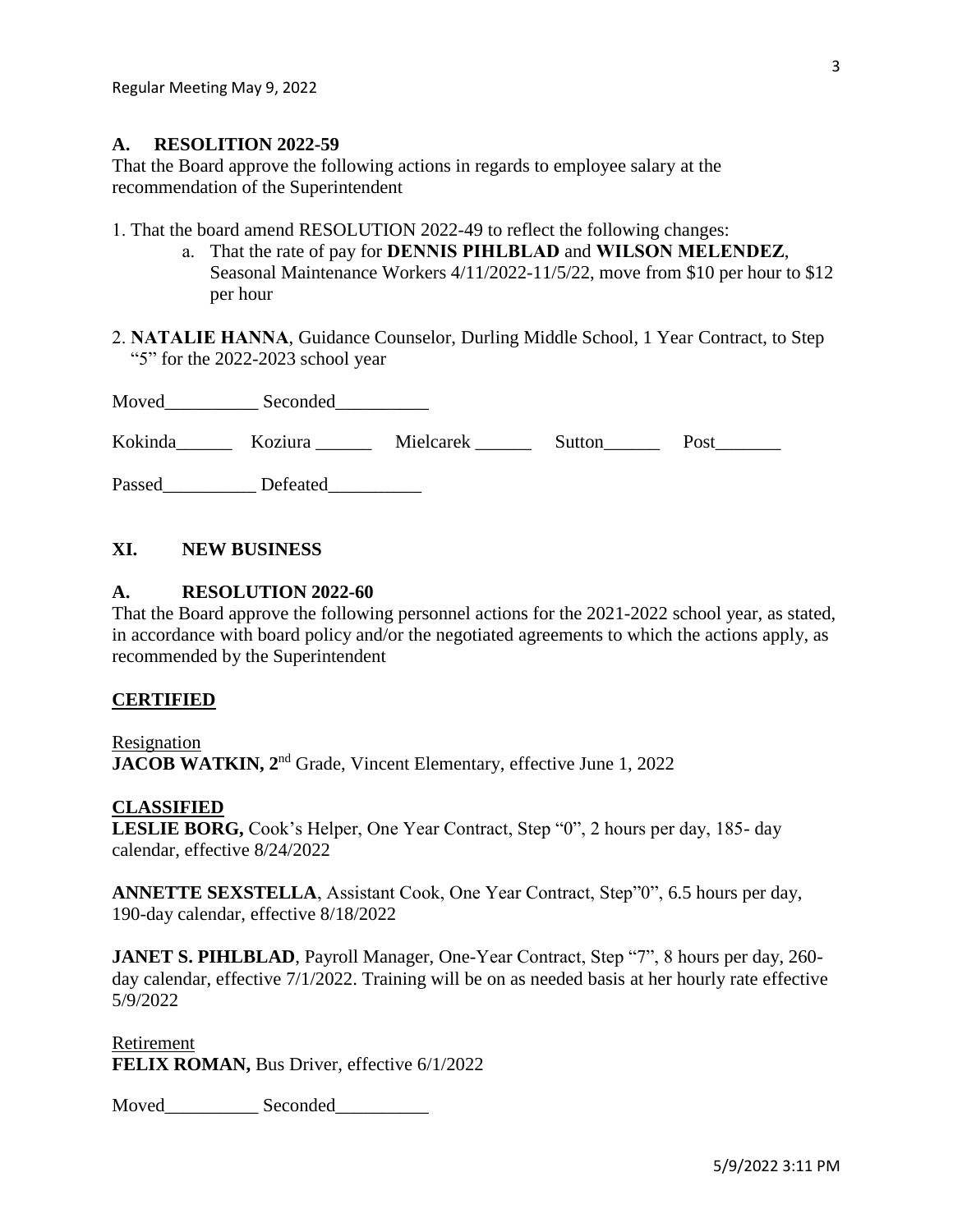Regular Meeting May 9, 2022

Kokinda \_\_\_\_\_ Koziura \_\_\_\_\_ Mielcarek \_\_\_\_\_\_ Sutton\_\_\_\_\_\_ Post\_\_\_\_\_\_\_

Passed Defeated

# **B. RESOLUTION 2022-61**

That the Board approve the following personnel actions for the 2022-2023 school year, as stated, in accordance with board policy and/or the negotiated agreements to which the actions apply, as recommended by the Superintendent

Renewal of One – Year contracts for; Retired-Rehired Employees and Tutors at the conclusion of the 2021-2022 school year.

**JOHN SZALAY,** Durling Middle School, Science Teacher (Retired-Rehired) **TAMMY SAN FELIPPO**, Clearview Local Schools, ESL Tutor, 7.5 hrs. per day

Moved\_\_\_\_\_\_\_\_\_\_ Seconded\_\_\_\_\_\_\_\_\_\_

| Kokinda<br>Koziura | Mielcarek | Sutton | Post |  |
|--------------------|-----------|--------|------|--|
|--------------------|-----------|--------|------|--|

Passed\_\_\_\_\_\_\_\_\_\_\_\_ Defeated\_\_\_\_\_\_\_\_\_\_\_\_

# **C. RESOLUTION 2022-62**

That the Board renew the following contract as recommended by the Superintendent: **GILES BROWN,** Transportation Supervisor, per administrator salary schedule (220-day calendar), effective August 1, 2022 through July 31, 2025.

Moved Seconded

Kokinda Koziura Mielcarek Sutton Post

Passed Defeated

# **D. RESOLUTION 2022-63**

That the Board renew the following contract as recommended by the Superintendent: **CHERYL GILLIES,** Food Services Supervisor, per administrator salary schedule (220-day calendar), effective August 1, 2022 through July 31, 2025.

| Moved   | Seconded |           |        |      |
|---------|----------|-----------|--------|------|
| Kokinda | Koziura  | Mielcarek | Sutton | Post |

Passed Defeated

# **E. RESOLUTION 2022-64**

That the Board renew the following contract as recommended by the Superintendent: **PENNY REINHART,** Assistant Principal, Durling Middle School, per administrator salary schedule (220-day calendar), effective August 1, 2022 through July 31, 2025.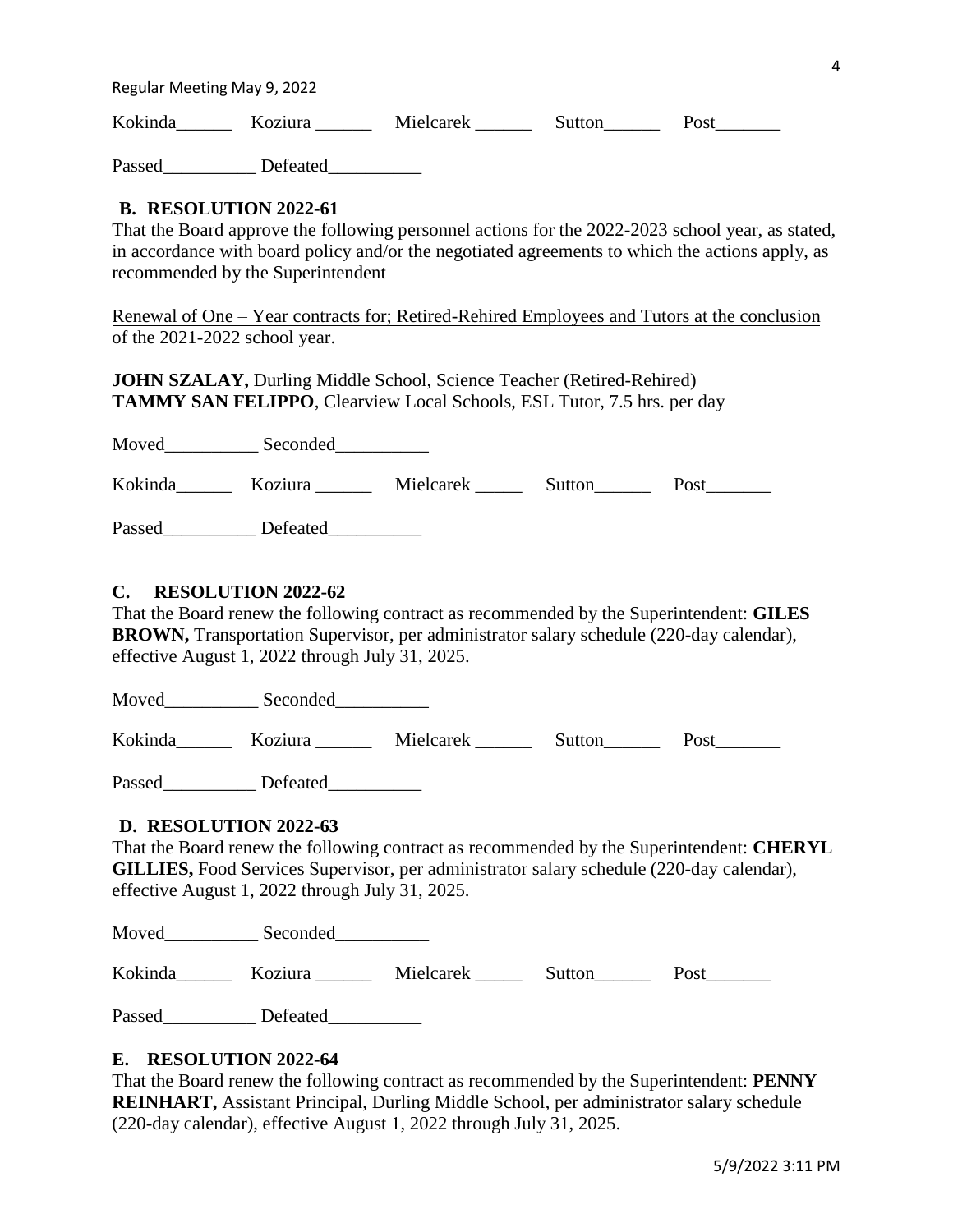| Moved   | Seconded |           |        |      |
|---------|----------|-----------|--------|------|
| Kokinda | Koziura  | Mielcarek | Sutton | Post |
| Passed  | Defeated |           |        |      |

#### **F. RESOLUTION 2022-65**

That the Board approve the Memorandum of Understanding Between College Now Greater Cleveland and Clearview Local School District

| Moved   | Seconded |           |        | етини |
|---------|----------|-----------|--------|-------|
| Kokinda | Koziura  | Mielcarek | Sutton | Post  |
| Passed  | Defeated |           |        |       |

#### **G. RESOLUTION 2022-66**

That the Board approve the 2022-2023 Memorandum of Understanding (MOU) between the Clearview Local School District and the Lorain County Sheriff's Office School Resource Officer program. **EXHIBIT**

| Moved   | Seconded |           |        |      |
|---------|----------|-----------|--------|------|
| Kokinda | Koziura  | Mielcarek | Sutton | Post |
| Passed  | Defeated |           |        |      |

#### **H. RESOLUTION 2022-67**

That the following actions be approved upon recommendation of the Superintendent and/or Treasurer:

- 1. Accept the following donations from:
	- a. Sharon Richards, \$1,000.00 to the Terry Richards Scholarship Fund
	- b. Ohio Association of Elementary School Administrators, \$1,000 for their award as a Hall of Fame School
	- c. Jean Croyle, \$230 in gift cards to Vincent Elementary to be used at Principals' discretion.
- 2. Certify the eligible students for 2021-2022 graduation class, subject to successful completion of the required credits and passage of all graduation requirements set forth by the Ohio Department of Education.

#### **EXHIBIT**

3. First reading of OSBA Policy ACAA and ACAA-R Sexual Harassment.

#### **EXHIBIT**

**EXHIBIT**